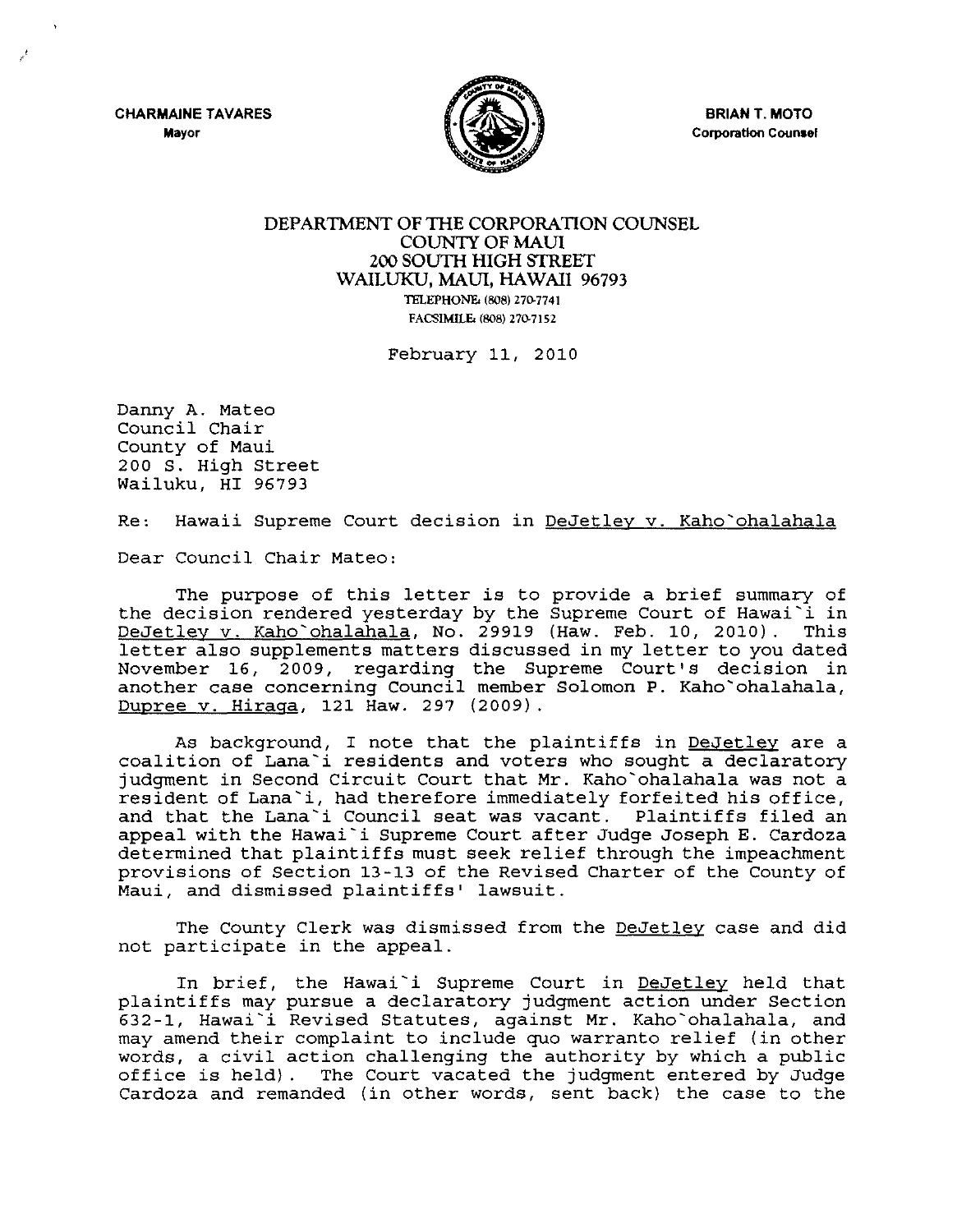Danny A. Mateo Council Chair February 11, 2010 Page 2

Second Circuit Court for further proceedings consistent with the Supreme Court's decision.

As discussed in my November 16, 2009 letter, a decision of the Hawai'i Supreme Court does not take effect until the Court issues<br>a judgment on appeal. As also discussed, the Court does not As also discussed, the Court does not usually enter a judgment on appeal until after a ten-day period for the filing of motions for reconsideration has expired.

In rendering its decision in DeJetley, the Hawai`i Supreme Court did not declare the Lana'i Council seat vacant, nor did the Court deprive Mr. Kaho'ohalahala of seat, voice, or vote on the Council. The Court did not invalidate any past Council action or prohibit or limit the Council from acting upon pending or future matters.

In deciding DeJetley, the Hawai'i Supreme Court did not make any determination as to whether Mr. Kaho'ohalahala was a resident of Lana'i for purposes of public office residency requirements. In fact, the Court noted:

It does not appear in the record that it has been<br>allv determined whether Kaho`ohalahala was a factually determined whether Kaho`ohalahala was resident of Lana'i for purposes of his public office residency requirement. In Dupree, this court affirmed the Board's decision that Kaho'ohalahala was not a resident of Lana'i for purposes of voter registration.... But, the issue of whether Kaho'ohalahala was actually a resident of Lana'i for public office purposes appears to be unresolved on any factual basis.<sup>1</sup>

As a result of the Court's decision to remand the case, Judge Cardoza will presumably have to decide whether Mr. Kaho'ohalahala is a Lana'i resident for public office purposes.

<sup>&</sup>lt;sup>1</sup> DeJetley v. Kaho`ohalahala, No. 29919, slip op. at n.36 (Haw. Feb. 10, 2010).